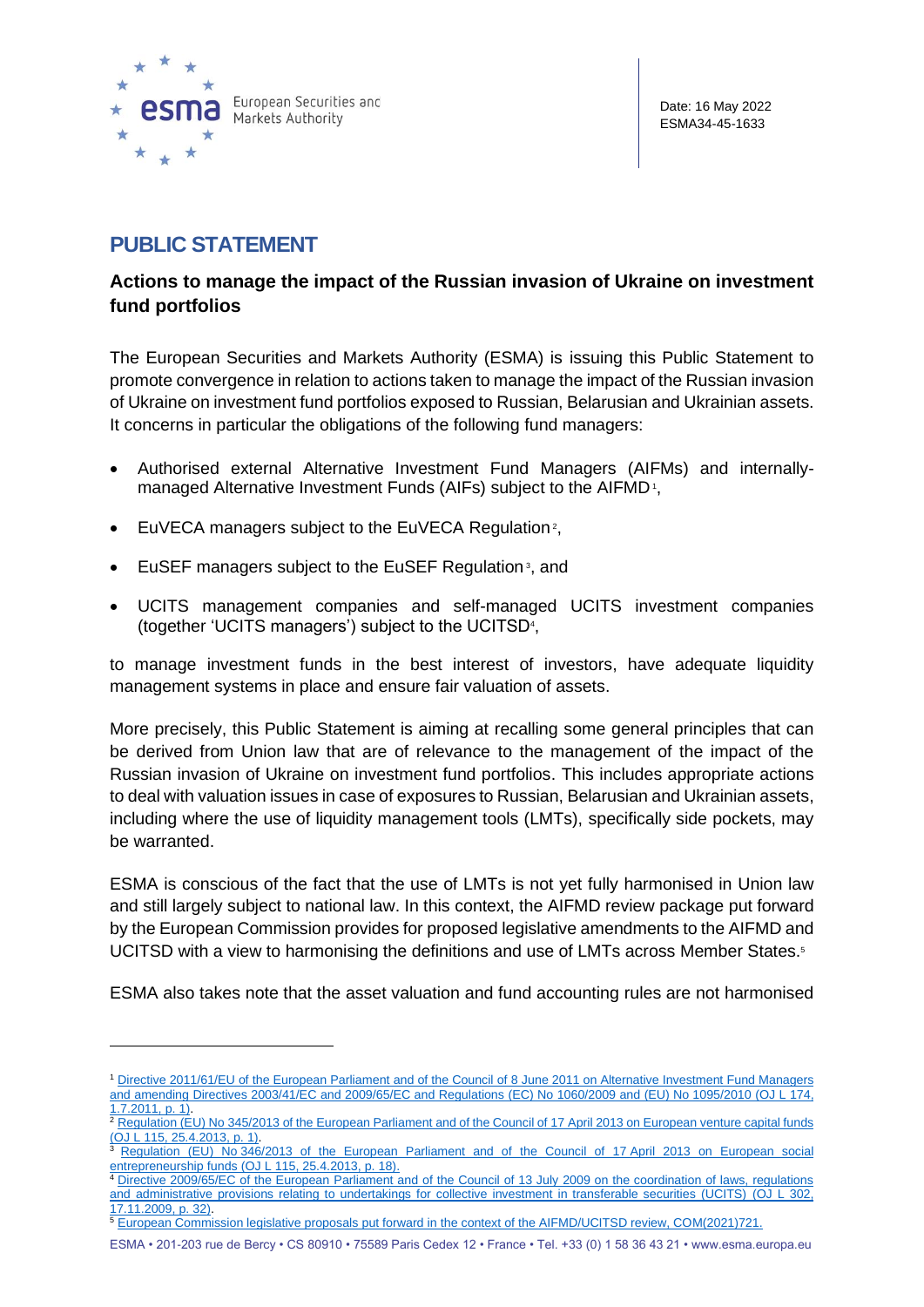

in Union law and are also largely subject to national law.

It is important to highlight that the selection of the most suitable LMTs as well as the valuation to be applied to affected assets falls under the responsibility of the fund manager which shall act in the best interest of all investors.

In accordance with Article 31(2) of the ESMA Regulation<sup>6</sup>, ESMA is issuing this Public Statement to promote convergence in the way market participants and national competent authorities (NCAs) respond to these adverse events and to provide clarity to fund managers.

#### **Background**

ESMA is closely monitoring the impact of the Russian invasion of Ukraine on investment funds and facilitating the exchange of information among NCAs with a special focus on the use of LMT<sub>S.7</sub>

In this context, questions have been raised regarding the appropriate action in case of exposures to Russian, Belarusian and Ukrainian assets, in particular given the material valuation uncertainties and adverse impacts on the liquidity of these assets.

#### **General principles in case of material liquidity issues and valuation uncertainties**

As a general principle, fund managers of investment funds with exposures to assets facing liquidity issues need to assess whether a fair value of these assets can still be determined and adapt the valuation without undue delay. Fund managers need to follow a consistent approach to the valuation of assets in line with the applicable policies and procedures and Union and national law. Fund managers should consequently refrain from following a one-size-fits-all approach whereby all assets facing liquidity issues are by default written down to zero without giving due consideration to the specificities of each individual asset.

Where fund managers of investment funds with material exposures to assets facing liquidity issues reach the conclusion that a fair value can no longer be determined, or that the subscription or redemption of shares or units at the current market price is not in the best interest of investors, consideration should be given to suspending temporarily both subscriptions and redemptions as an immediate measure aimed at mitigating the risks of dilution or arbitrage by incoming and outgoing investors.

Following this assessment, in the context of the Russian invasion of Ukraine, and in light of the material liquidity and related valuation issues referred to above, managers may consider whether other measures in some cases are preferable from an investor protection perspective compared to a prolonged temporary suspension that would not allow existing investors to

<sup>6</sup> [Regulation \(EU\) No 1095/2010 of the European Parliament and of the Council of 24 November 2010 establishing a European](https://eur-lex.europa.eu/legal-content/EN/TXT/?uri=CELEX:02010R1095-20200101)  [Supervisory Authority \(European Securities and Markets Authority\), amending Decision No 716/2009/EC and repealing](https://eur-lex.europa.eu/legal-content/EN/TXT/?uri=CELEX:02010R1095-20200101)  [Commission Decision 2009/77/EC.](https://eur-lex.europa.eu/legal-content/EN/TXT/?uri=CELEX:02010R1095-20200101)

<sup>7</sup> [https://www.esma.europa.eu/press-news/esma-news/esma-coordinates-regulatory-response-war-in-ukraine-and-its-impact-eu](https://www.esma.europa.eu/press-news/esma-news/esma-coordinates-regulatory-response-war-in-ukraine-and-its-impact-eu-financial)[financial.](https://www.esma.europa.eu/press-news/esma-news/esma-coordinates-regulatory-response-war-in-ukraine-and-its-impact-eu-financial)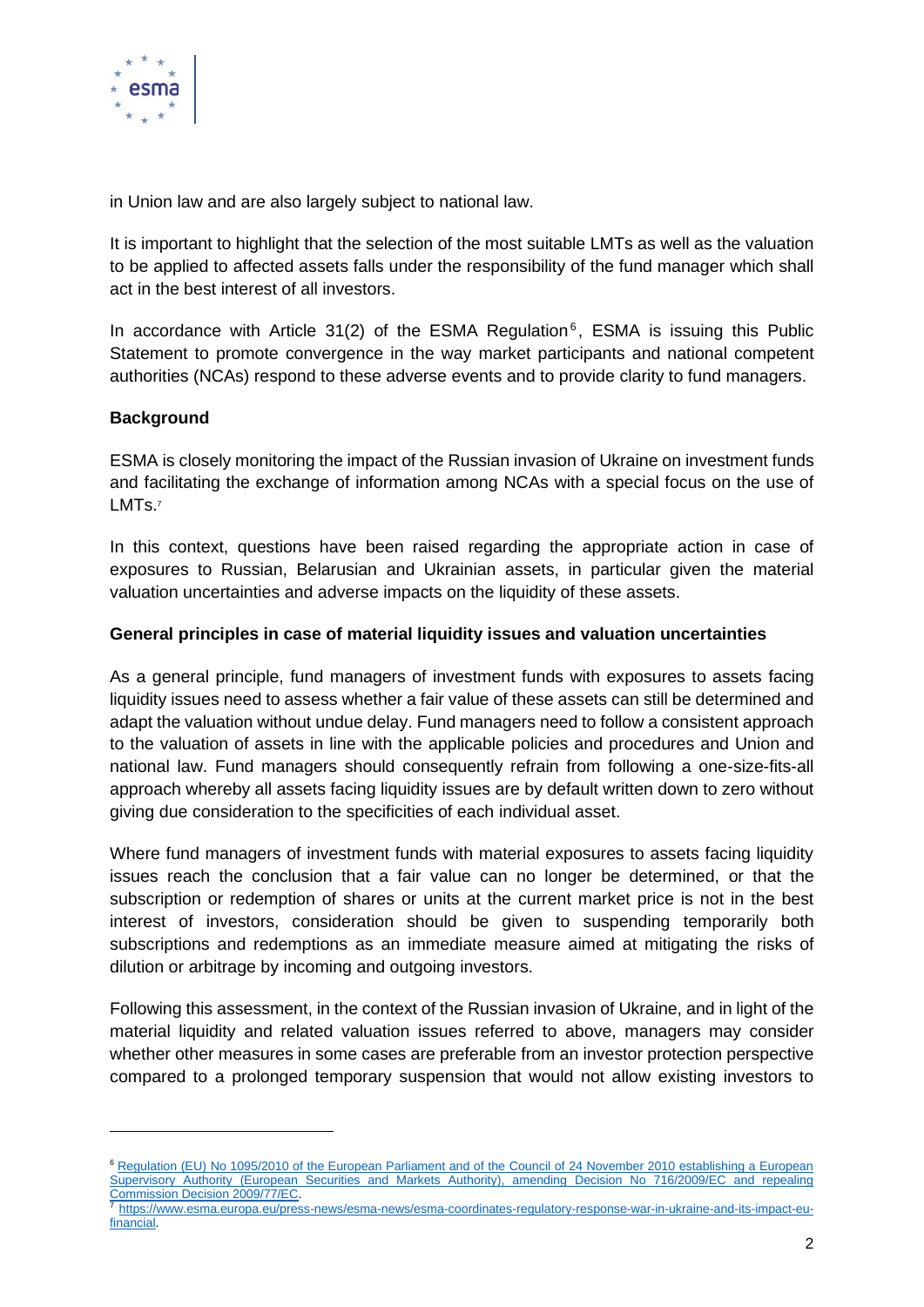

access liquidity.

These measures may include the total write off of the relevant assets, the liquidation of the fund or the segregation of the assets that have become illiquid or non-tradable as a consequence of the Russian invasion of Ukraine from the liquid assets in the investment fund portfolio. The concrete solution to be chosen depends on a case-by-case assessment taking into account, inter alia, the possible value that could be recovered, the amount of affected assets and their weight in the total portfolio, the cost of each measure and the tools available according to Union and national law.

#### **Permissibility of side pockets**

In this context, a central question that has emerged is whether fund managers may consider using side pockets<sup>8</sup> or similar arrangements to segregate assets that have become illiquid or non-tradable.

## General concept as well as potential benefits and risks of side pockets

The ESRB recommendations on liquidity and leverage risks in investment funds describe side pockets as a measure that allow illiquid assets to be separated from remaining liquid assets of the investment fund.<sup>9</sup> ESMA supports the view expressed by the ESRB that this approach has two advantages. First, investors needing liquidity can still cash in the liquid part of the investment fund's portfolio at, presumably, little liquidation cost. Second, the approach protects the interests of investors who wish to remain in the investment fund, since the fund manager is not forced to liquidate assets at or under market prices if faced with high redemption demand. The ESRB therefore viewed side pockets as especially suitable whenever a fund has diverging investor interests, i.e. when some investors wish to remain invested in the fund while others want to redeem their shares.

In the context of the Russian invasion of Ukraine, and in light of the material valuation issues referred to above, side pockets may in some cases be preferable from an investor protection perspective compared to a temporary suspension that would not allow existing investors to access liquidity.

In particular, the use of side pockets might prevent the need to suspend all subscriptions and redemptions<sup>10</sup> and provide initial investors with protection against potential dilution effects,

<sup>&</sup>lt;sup>8</sup> ESMA is conscious of the fact that the national law of Member States currently diverges on the question whether side pockets are restricted to exceptional circumstances. Moreover, in the context of the AIFMD/UCITSD review, it is currently under discussion whether the use of UCITS side pockets in UCITS and open-ended retail AIFs should be limited to exceptional circumstances, as witnessed currently due to the implications of the Russian invasion of Ukraine on some UCITS portfolios, and should in no way be understood as a standard LMT for UCITS and open-ended retail AIFs, bearing in mind the paramount characteristics of UCITS (and open-ended retail AIFs) as liquid retail investment products.

<sup>&</sup>lt;sup>9</sup> See the [ESRB recommendation of 7 December 2017 on liquidity and leverage risks in investment funds \(ESRB/2017/6\).](https://www.esrb.europa.eu/pub/pdf/recommendations/esrb.recommendation180214_ESRB_2017_6.en.pdf) The [IOSCO Final Report on Open-ended Fund Liquidity and Risk Management –](https://www.iosco.org/library/pubdocs/pdf/IOSCOPD591.pdf) Good Practices and Issues for Consideration similarly describes side pockets as a mechanism by which a fund manager establishes a separate account for the sole purpose of segregating specific assets from the fund's overall portfolio. IOSCO also set out pros and cons of side pockets (see Table 5 of the aforementioned report).

<sup>&</sup>lt;sup>10</sup> This refers to the suspension of subscriptions and redemption in the long period. It is acknowledged that the creation of side pockets requires a short temporary suspension of the fund for technical reasons.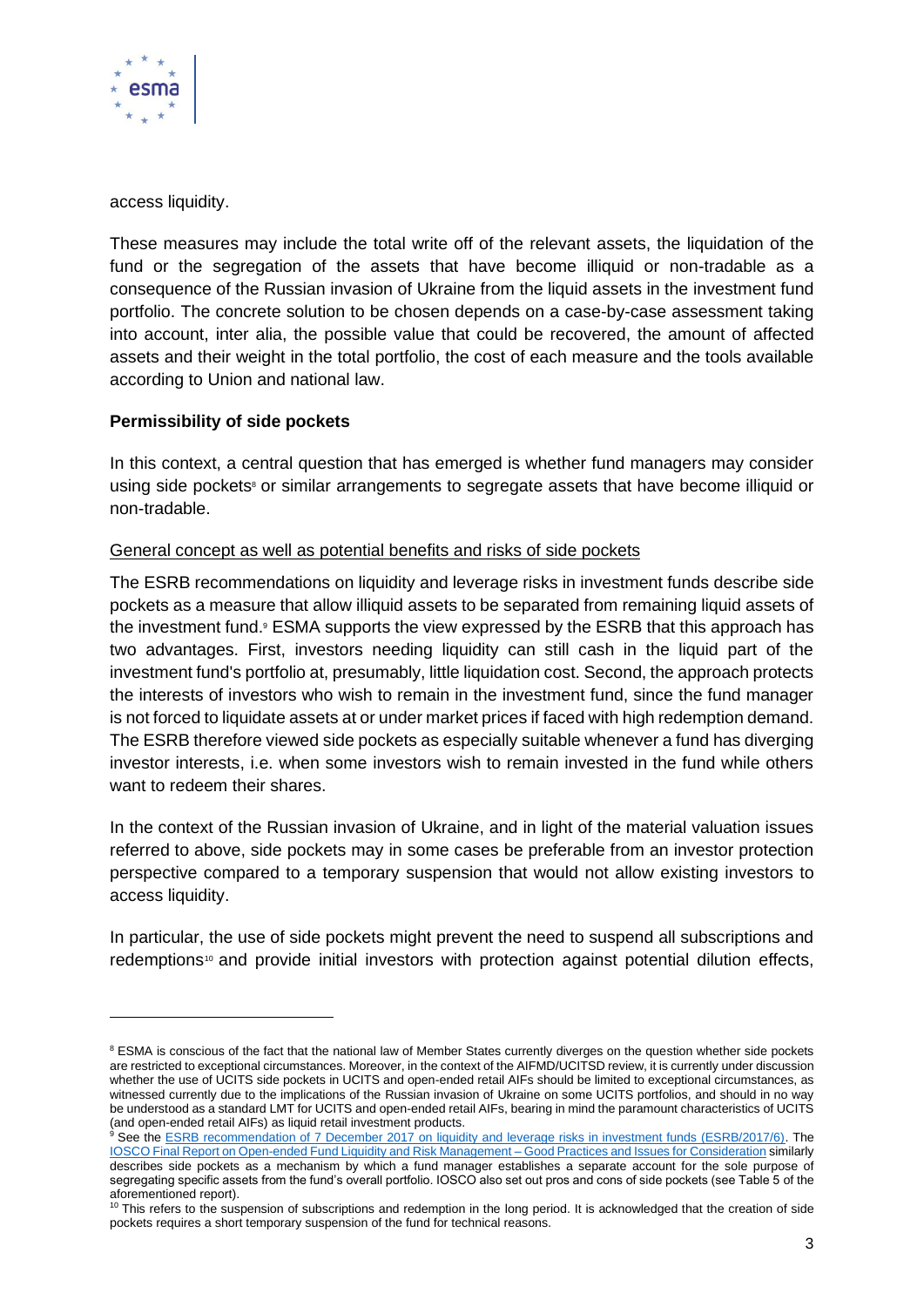

especially where the illiquid assets are valued at zero or significantly lower prices.<sup>11</sup> Without side pockets, subscribing investors could benefit from investing in the illiquid assets for free or at a very low price, while these assets might gain some value in the future. Side pockets could be used to allow specifically the initial investors to benefit from potential future gains of these assets.

However, side pockets might also come with potential risks. Some NCAs are concerned about potential moral hazard problems.<sup>12</sup> Moreover, illiquid assets that are transferred to side pockets do not necessarily become liquid or gain value again in the future, meaning that in some cases writing off relevant assets from the outset might have saved investors the costs for the creation of side pockets. ESMA has also been made aware by NCAs and stakeholders of potential operational problems that some fund distribution platforms have with the creation of side pockets.

ESMA would like to highlight that the use of side pockets, including for UCITS, is subject to ongoing discussions in the context of the AIFMD/UCITS review.<sup>13</sup> Therefore, the clarifications provided in this Public Statement are provided in the context of the exceptional circumstances arising due to the impact of the Russian invasion of Ukraine and are without prejudice to any potential future legislative amendments adopted by the EU legislators in this respect.

#### Side pockets in AIFs

While the AIFMD framework does not yet provide a legal definition of side pockets<sup>14</sup> or explicit operational requirements for their use, it includes specific investor disclosure and regulatory reporting requirements where side pockets are used.<sup>15</sup>

Consequently, side pockets are recognised and explicitly referred to in the AIFMD framework. Without prejudice to any possible additional or more restrictive requirements stemming from national law<sup>16</sup> or the constitutional documents of the relevant fund, authorised AIFMs may therefore consider using side pockets where this is in the best interest of investors.<sup>17</sup>

The same considerations should in principle apply to other AIFs such as EuVECA and EuSEF managed by registered EuVECA and EuSEF managers, although ESMA notes that this should be less relevant in practice given the closed-ended nature of these funds.

<sup>&</sup>lt;sup>11</sup> However, it should be noted that there are other LMTs and arrangements similar or equivalent to the side pocket arrangement described below that might achieve the same goal.

 $12$  In particular, side pockets should not be used by fund managers to correct errors in investment decisions or initial asset valuations.

<sup>&</sup>lt;sup>13</sup> See footnote 5.

<sup>&</sup>lt;sup>14</sup> Point 8 of Annex II and IV of th[e Commission proposals put forward in the context of the AIFMD/UCITSD review](https://ec.europa.eu/info/law/better-regulation/have-your-say/initiatives/12648-Financial-services-review-of-EU-rules-on-alternative-investment-fund-managers_en) describe side pockets as follows: *Side pockets: side pockets allow illiquid investments to be separated from remaining liquid investments of the investment fund*. Under the Commission proposals, ESMA would be empowered to provide regulatory technical standards to define and specify the characteristics and provide criteria for the selection and use of suitable LMTs including side pockets. <sup>15</sup> Article 108 and Annex IV of Commission Delegated Regulation (EU) No 231/2013.

<sup>&</sup>lt;sup>16</sup> Noting in particular that Member States may allow the marketing of AIFs to retail investors in their jurisdiction and in that case impose stricter requirements, see Article 43 of the AIFMD.

<sup>&</sup>lt;sup>17</sup> Stricter national rules may apply in particular to cases where AIFs are marketed to retail investors, see footnote 15.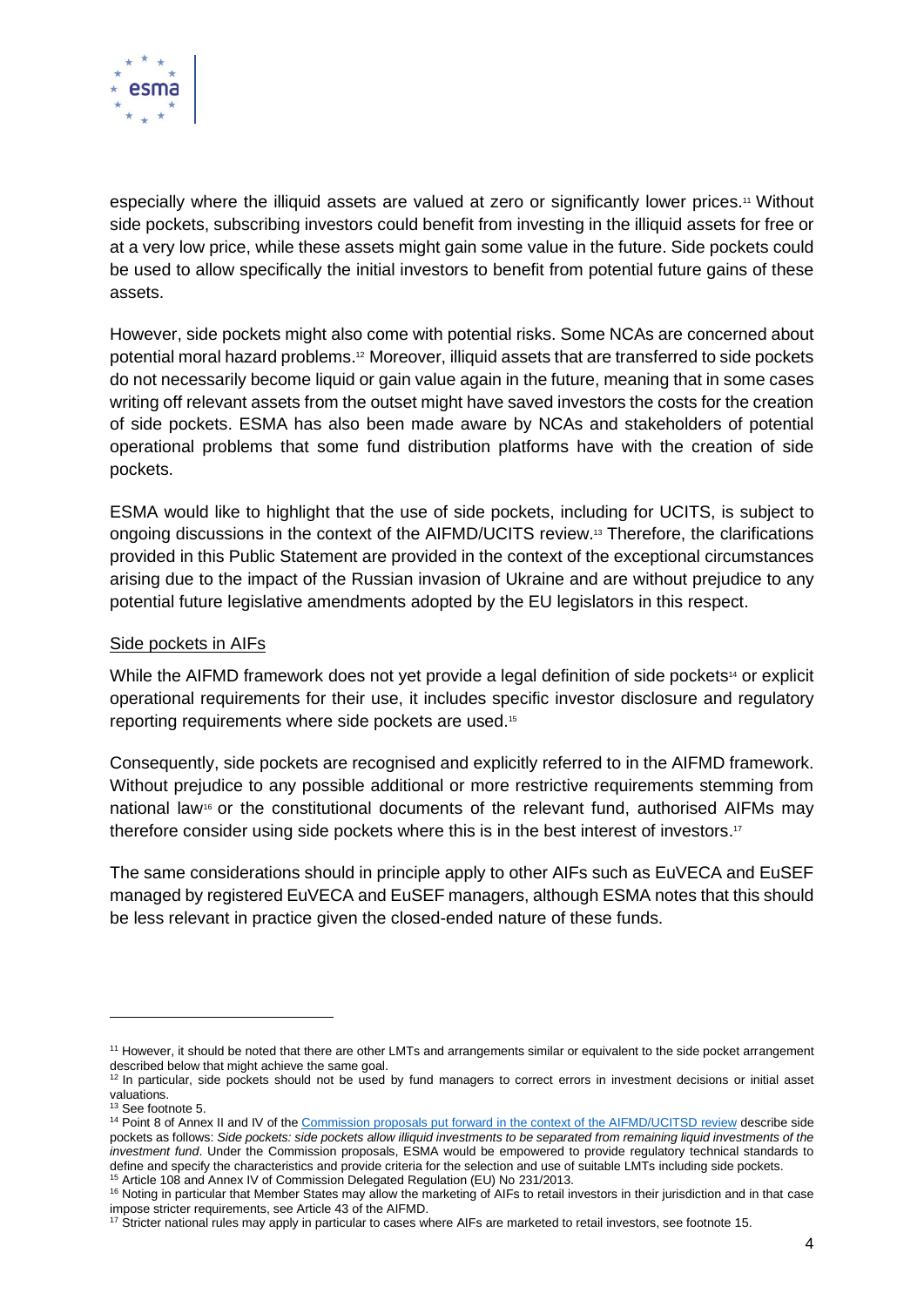

### Side pockets in UCITS

Conversely, the UCITS framework does not make any reference to side pockets.

Without prejudice to national law and any future guidance that the European Commission may provide on this topic, ESMA is of the view, in consultation with the European Commission, that for the purpose of managing the impact of the Russian invasion of Ukraine on the portfolio of the fund, side pockets in UCITS could be permissible where the liquid and illiquid assets are segregated by way of transferring the liquid assets to a new UCITS<sup>18</sup> or to a new compartment of the initial UCITS. After such segregation, the existing investors will receive shares or units of the new UCITS, or new compartment in the same proportion as their investment in the initial UCITS, whereas new investors will only subscribe to the new UCITS or new compartment thereof holding the liquid assets. The use of the side pocket arrangement should be in the best interest of investors and cannot result in a transformation of the UCITS into a non-UCITS in contravention of Article 1(5) UCITSD.

The scenario above is not exhaustive, meaning that this does not exclude that other side pocket arrangements may be permissible.

In relation to disclosure to investors, ESMA is of the view that the general business conduct rules<sup>19</sup> and disclosure requirements<sup>20</sup> set out in the UCITSD require UCITS managers to inform both investors and home NCAs in a timely, clear and comprehensive manner of the envisaged use of side pockets. It is equally important that investors are informed on a regular basis both of the illiquid and the liquid part of the original UCITS portfolio.

## Comprehensive analysis

It is important to note that it remains under the responsibility of the fund manager to perform a comprehensive analysis to ascertain, whether and which of the permissible side pocket arrangements could be implemented in the relevant case and under what circumstances and conditions, carefully weighing the advantages and disadvantages for all investors wishing to subscribe, redeem or remain invested in the fund. For UCITS, the analysis should demonstrate that the liquid part of the UCITS portfolio is sufficiently diversified to operate in accordance with the UCITS risk diversification requirements. In case the risk profile or the constitutional documents of the UCITS need to be changed, these changes should be reflected in the prospectus of the UCITS accordingly.

The comprehensive analysis should also take into account all other relevant regulatory requirements including restrictions linked to the evolving EU sanctions regime and potential adverse tax implications under the applicable national rules. In this context, special consideration will need to be given also to the legal effects and contagion risk of any segregation method used under the applicable national rules, bearing in mind that there is no

<sup>&</sup>lt;sup>18</sup> This transfer of liquid assets to a new UCITS is not permissible to self-managed UCITS investment companies without requesting a new authorisation status as a UCITS management company since a self-managed UCITS investment company is not permitted to manage other UCITS.

<sup>19</sup> In particular Article 14(1)(a) of the UCITSD.

<sup>20</sup> Chapter IX of the UCITSD.